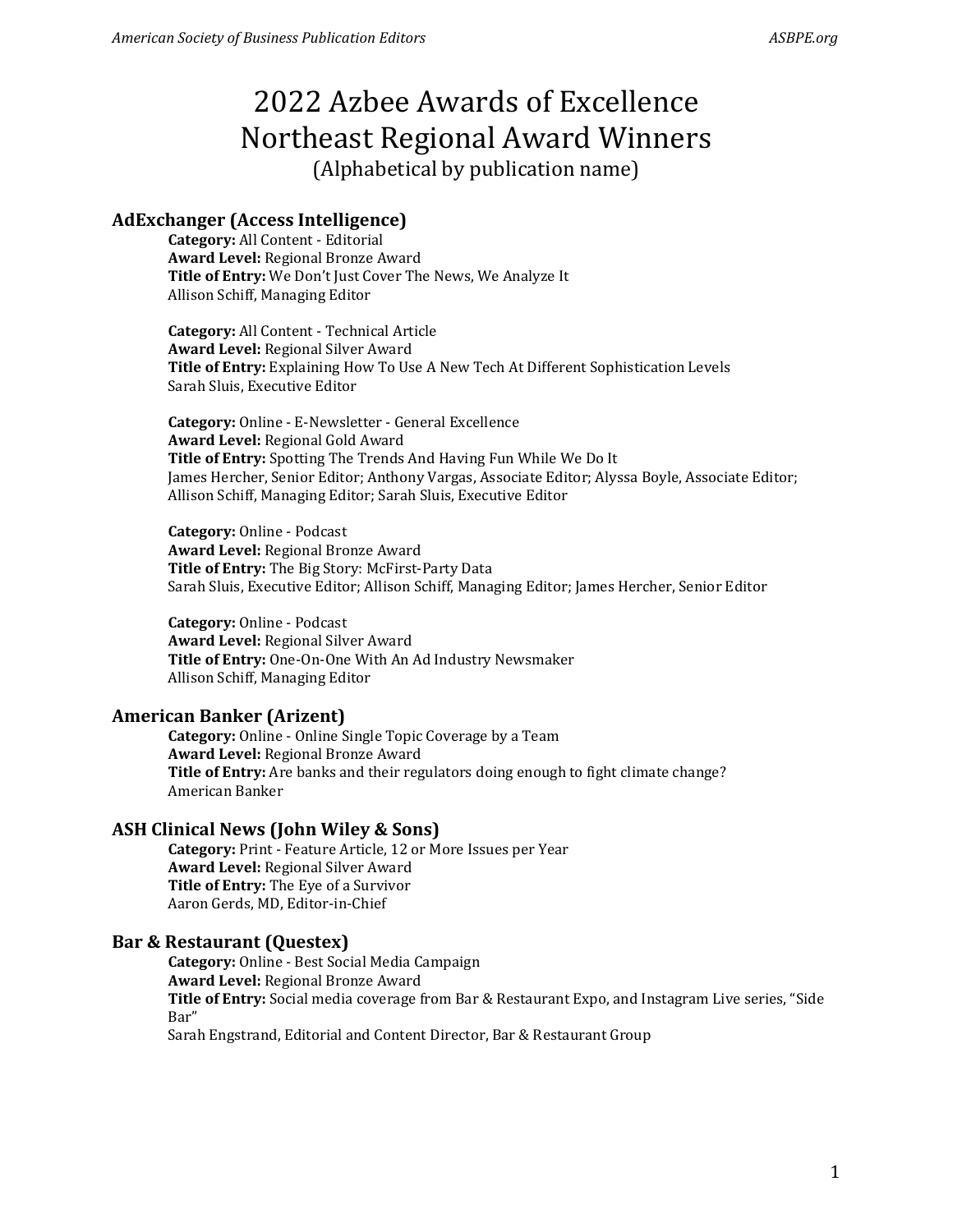#### **Business Insurance (Beacon International)**

**Category:** Print - Single Topic Coverage by a Team **Award Level:** Regional Bronze Award **Title of Entry:** 9/11 Anniversary Louise Esola, Assistant Editor; Matthew Lerner, Reporter; Angela Childers, Reporter

#### **Business Jet Traveler (AIN Media Group)**

**Category:** All Content - Regular Column, Contributed **Award Level:** Regional Bronze Award **Title of Entry:** Preowned James Wynbrandt, Contributing Editor; Matt Thurber, Editor in Chief; Jennifer Leach English, Editorial Director; and Jeff Burger, Editor

**Category:** All Content - Regular Column, Contributed **Award Level:** Regional Silver Award **Title of Entry:** Inside Charters, Jet Cards, and Fractionals James Wynbrandt, Contributing Editor; Matt Thurber, Editor in Chief; Jennifer Leach English, Editorial Director; and Jeff Burger, Editor

#### **Clinical Psychiatry News, MDedge (WebMD)**

**Category:** All Content - Editorial **Award Level:** Regional Silver Award **Title of Entry:** Shedding the super doctor myth Gina L. Henderson, Editor; Tanya Thomas, MD, Clinical Psychiatry News columnist

#### **Club Industry (Questex)**

**Category:** All Content - Original Research **Award Level:** Regional Bronze Award **Title of Entry:** Club Industry's Top 100 Health Clubs of 2021 Pamela Kufahl, Content Director, Club Industry

#### **Engineering News-Record (BNP Media Inc.)**

**Category:** All Content - Case History **Award Level:** Regional Silver Award **Title of Entry:** Empowering Flight 93's Tower Of Voices Memorial to Speak Tom Sawyer, Editor; Janice Tuchman, Editor-In-Chief

**Category:** All Content - Company Profile **Award Level:** Regional Gold Award **Title of Entry:** Global Life Support Nadine M. Post, Editor-at-Large

**Category:** All Content - Government Coverage **Award Level:** Regional Bronze Award **Title of Entry:** Landmark Infrastructure Act: Endgame and Follow-Through Pam McFarland, Senior Editor; Aileen Cho, Senior Editor; Debra K. Rubin, Editor-at-Large; Tom Ichniowski, Washington, D.C. Bureau Chief; James Leggate, Editor Online News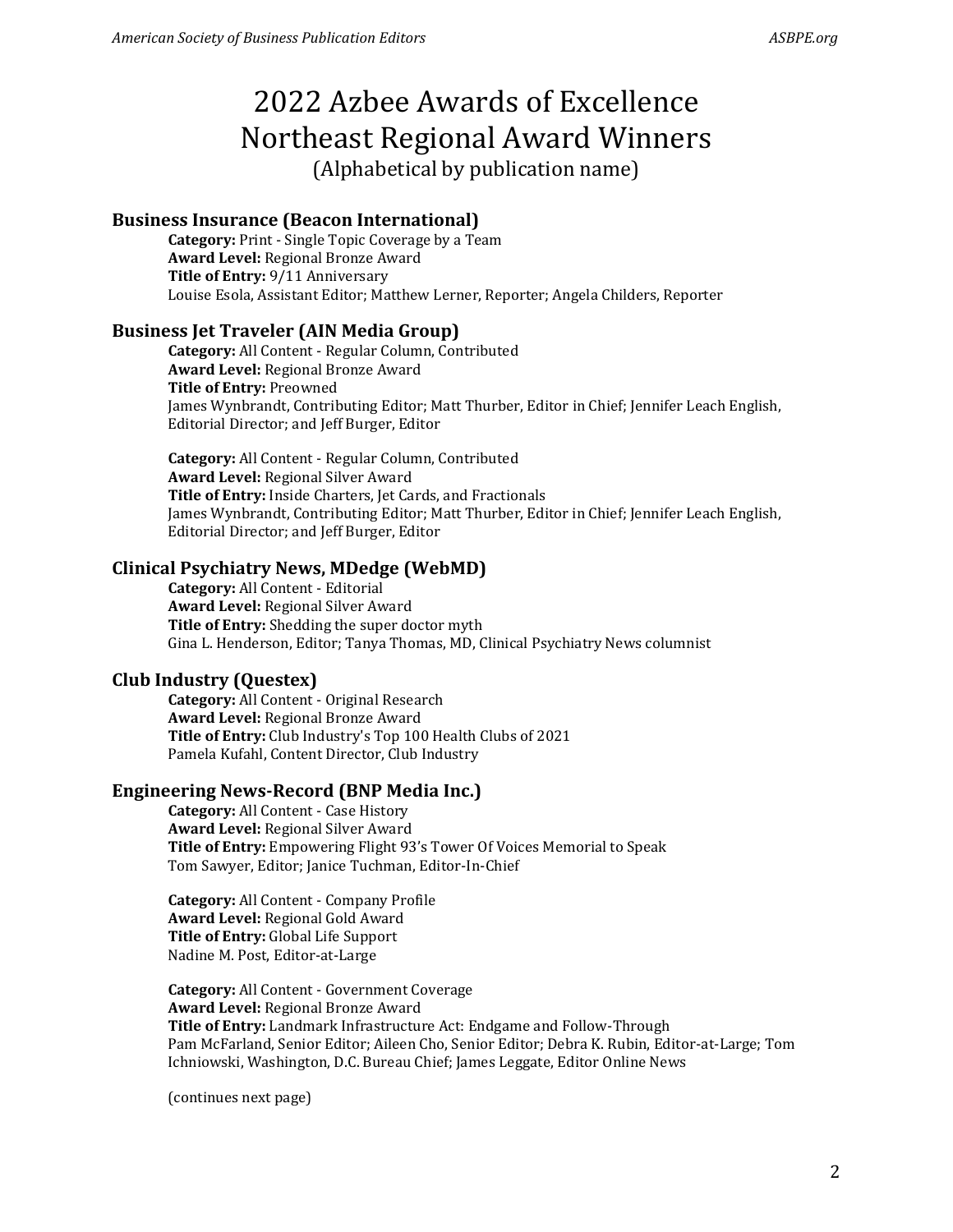# **Engineering News-Record (BNP Media Inc.)**

**Category:** All Content - Impact/Investigative **Award Level:** Regional Bronze Award **Title of Entry:** Hydrogen: The Color of Cleaner Debra K. Rubin, Editor-at-Large; Mary Powers, Editor; Michael Dumiak, Editor; Pam Radtke Russell, Deputy Editor, National News

**Category:** Design - Front Cover-Photo Illustration **Award Level:** Regional Silver Award **Title of Entry:** Top 600 Specialty Contractors' construction kaleidoscope Scott Hilling, Art Director

**Category:** Online - Online Breaking News Coverage **Award Level:** Regional Gold Award **Title of Entry:** Champlain Towers South Partial Building Collapse Coverage Scott Judy, Deputy Editor, Regions Editor, ENR Southeast; Nadine M. Post, Editor-at-Large; Stephanie Loder, Editor; Jim Parsons, Editor

**Category:** Online - Video - News and Feature **Award Level:** Regional Bronze Award **Title of Entry:** Conducting a Crisis Intervention Nadine M. Post, Editor-At-Large; Scott Blair, Managing Editor; Luke Abaffy, Editor

**Category:** Print - Feature Article, 12 or More Issues per Year **Award Level:** Regional Gold Award **Title of Entry:** Strength in Numbers: A Growing Effort to Combat Suicide and Substance Misuse Scott Blair, Managing Editor; Bruce Buckley, Editor

**Category:** Print - Feature Series **Award Level:** Regional Gold Award **Title of Entry:** Engineering Justice Pam Radtke Russell, Aileen Cho, Eydie Cubarrubia, Debra K. Rubin, Mary B. Powers, Bruce Buckley, Corinne Grinapol, James Leggate and Stephanie Loder, Editors

## **Financial Planning (Arizent)**

**Category:** All Content - Impact/Investigative **Award Level:** Regional Silver Award **Title of Entry:** A black eye for FINRA? Brokers with checkered histories cast doubt on enforcement efforts Tobias Salinger, Chief Correspondent

#### **Gastroenterology Data Trends 2021 (WebMD)**

**Category:** Print - Special Supplement **Award Level:** Regional Gold Award **Title of Entry:** Gastroenterology Data Trends 2021 John I. Allen, MD, MBA, Editor in Chief; Jillian L. Schweitzer, Managing Editor; Kerry Hanisch, Editorial Director; Adam Segal-Issacson, Assistant Managing Editor; Louise A. Koenig; Melissa L. Watkins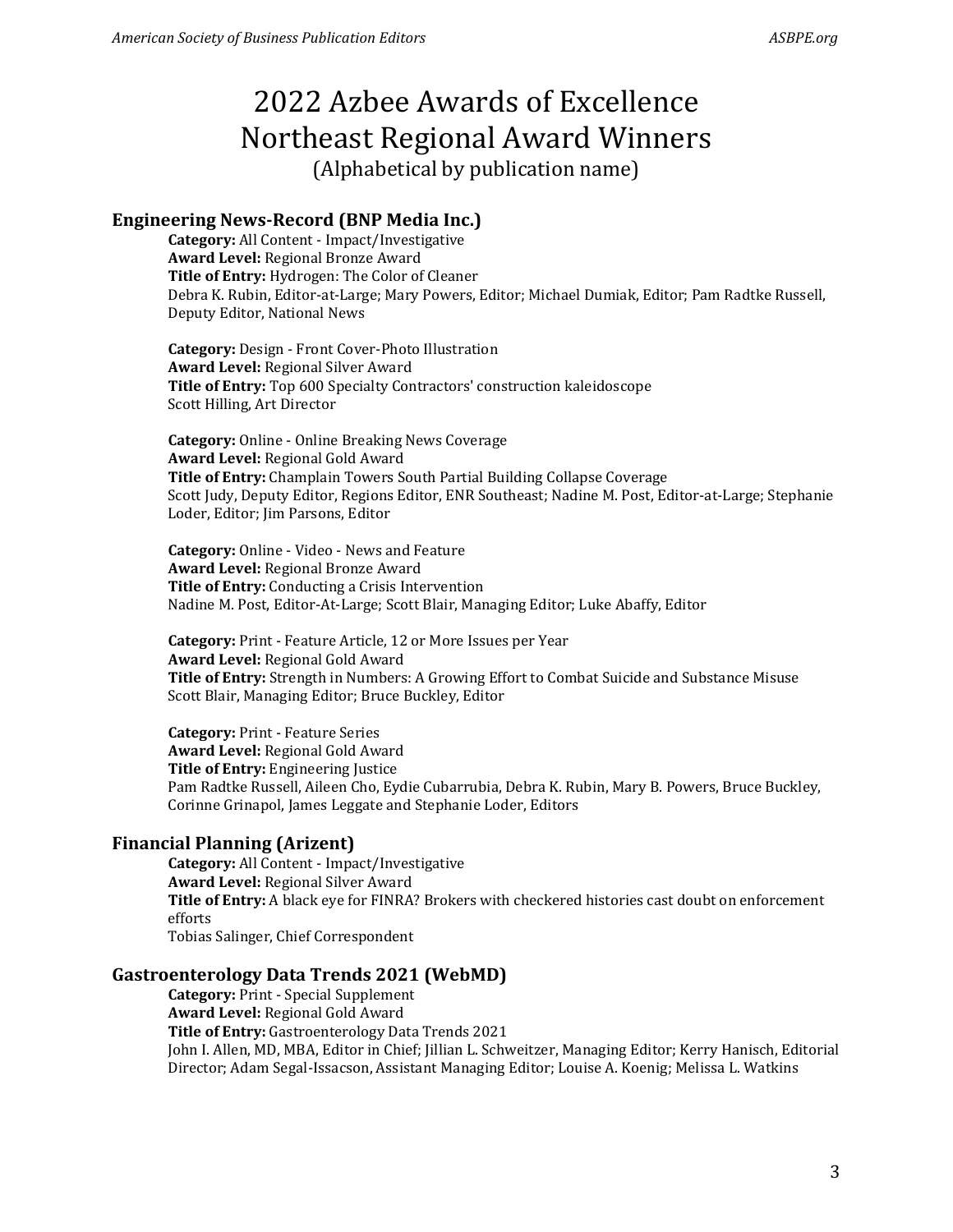# **Infectious Disease Special Edition (McMahon Group)**

**Category:** All Content - News Analysis **Award Level:** Regional Bronze Award **Title of Entry:** Delta Blues Marie Rosenthal, Managing Editor; Matthew White, Art Director; Betty Zhong, Copy Editor

**Category:** All Content - News Analysis **Award Level:** Regional Silver Award **Title of Entry:** The Hunt for SARS-CoV-2 Marie Rosenthal, Managing Editor; Matthew White, Art Director; Kristin Jannacone, Copy Editor

**Category:** Print - Feature Article, 11 or Fewer Issues per Year **Award Level:** Regional Gold Award **Title of Entry:** 40 Years of HIV: Seperating the Signal From the Noise Marie Rosenthal, Managing Editor; Matthew White, Art Director; Betty Zhong, Copy Editor

## **Law360 (Portfolio Media)**

**Category:** All Content - Data Journalism **Award Level:** Regional Gold Award **Title of Entry:** Law360's Data Journalism Kerry Benn, Director of Series, Surveys and Data; Jacqueline Bell, Research & Data Editor; Pamela Wilkinson, Editor; John Campbell, Editor; Chris Yates, Art Director; Jonathan Hayter, Graphics Chief

**Category:** Design - Infographics **Award Level:** Regional Silver Award **Title of Entry:** Law360 Infographics Chris Yates, Art Director; Jonathan Hayter, Graphics Chief; Ben Jay, Graphics Editor; Rachel Reimer, Data Analyst; Jacqueline Bell; Gerald Schifman; Ben Zigterman

**Category:** Online - Online Single Topic Coverage by a Team **Award Level:** Regional Gold Award **Title of Entry:** Law360: Opioids on Trial Jeff Overly, Editor-at-Large; Cara Salvatore, Senior Trials Reporter; Emily Field, Senior Reporter; Erin Coe, Max Stendahl and Michael Martinez, Assistant Managing Editors

**Category:** Online - Podcast **Award Level:** Regional Gold Award **Title of Entry:** Law360 Explores "The Fall of Tom Girardi: The Thief In Shining Armor" Brandon Lowrey, Senior Reporter; Steven Trader, Senior Producer; Amber McKinney, Managing Editor

## **MDedge (WebMD)**

**Category:** Print - Special Supplement **Award Level:** Regional Silver Award **Title of Entry:** Rare Neurological Disease Special Report (an annual supplement to Neurology Reviews)

Glenn Williams, VP, Group Editor; Elizabeth Katz, Publisher; Naina Lal, Art Director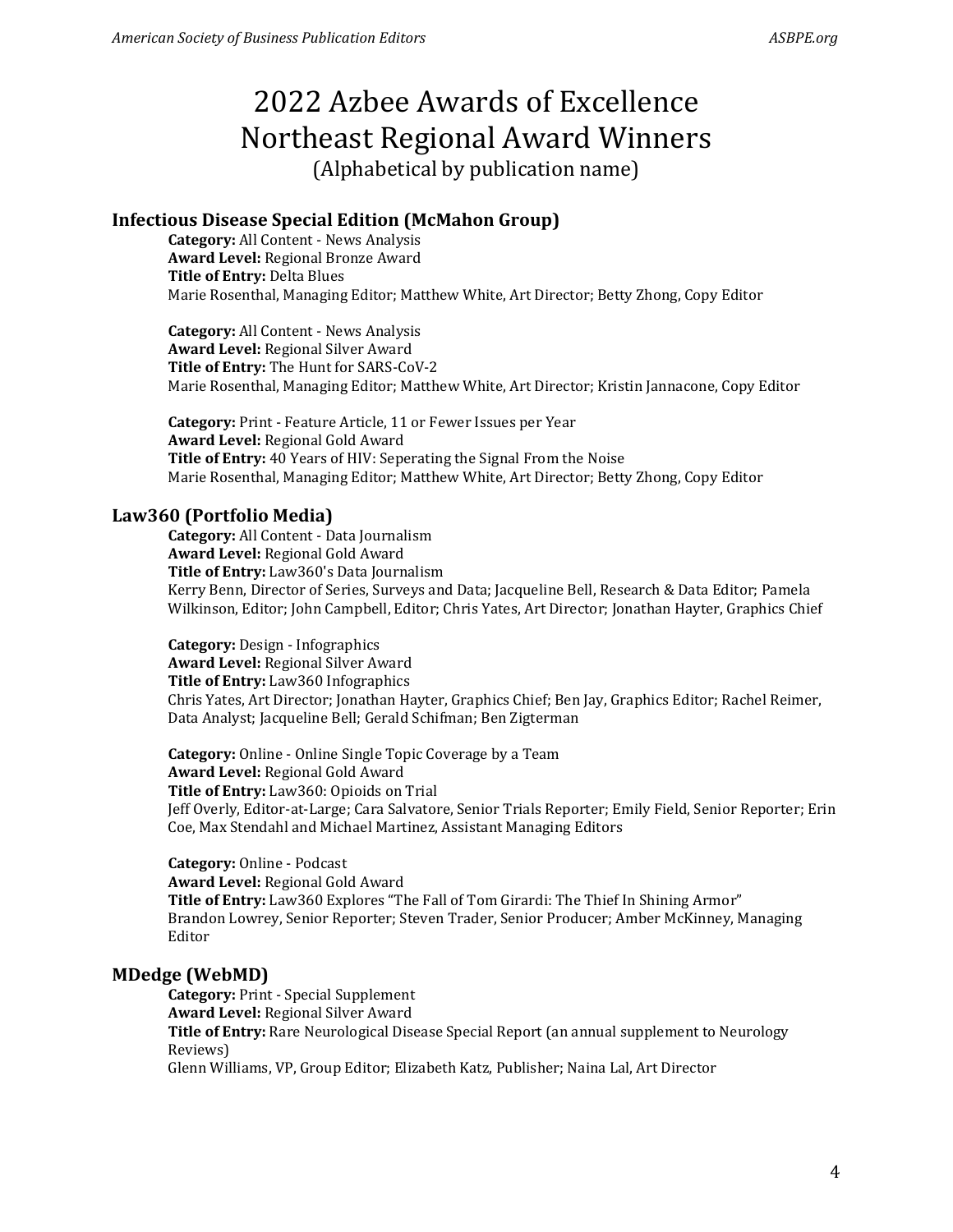#### **Medscape (WebMD)**

**Category:** All Content - Individual Profile **Award Level:** Regional Gold Award **Title of Entry:** How Dr Glaucomflecken Overcame Death to Get Internet Laughs Eleanor Cummins, Writer; Ryan Syrek, Editor

**Category:** All Content - Individual Profile **Award Level:** Regional Bronze Award **Title of Entry:** Rock Musician Turned Med Student Takes Aim at Ovarian Cancer Maria Turner, Writer; Ryan Syrek, Editor

**Category:** All Content - Individual Profile **Award Level:** Regional Silver Award **Title of Entry:** ED Doc Fired for COVID Tweets Talks to Biden, Returns to Job Eleanor Cummins, Writer; Ryan Syrek, Editor

**Category:** All Content - Individual Profile **Award Level:** Regional Silver Award **Title of Entry:** Resident Doctor Who Attempted Suicide Three Times Fights for Change Jillian Mock, Writer; Ryan Syrek, Editor; Roni Robbins, Editor

**Category:** All Content - Q&A **Award Level:** Regional Gold Award **Title of Entry:** Do Trans Women Athletes Have Advantages? Tricia Ward, Executive Editor

**Category:** All Content - Regular Column, Contributed **Award Level:** Regional Gold Award **Title of Entry:** Heartfelt Melissa Walton Shirley, MD, Author

**Category:** Online - E-Newsletter - General Excellence **Award Level:** Regional Bronze Award **Title of Entry:** Medscape Oncology Weekly Briefing Gabriel Miller, Senior Editorial Director; Kristin Jenkins, Contributing Writer

**Category:** Online - Online Single Topic Coverage by a Team **Award Level:** Regional Silver Award **Title of Entry:** At Home Cancer Treatment Gabriel Miller, Senior Editorial Director; Justin Weinstein, Editorial Director, Video; Emily Berry, Senior Graphic Designer; Kim Rohrer, Director, Web Production

#### **Medscape Cardiology/theheart.org (WebMD)**

**Category:** All Content - Enterprise News Story **Award Level:** Regional Bronze Award **Title of Entry:** FDA Blazes Path for 'Real-World' Evidence as Proof of Efficacy Mitchel L. Zoler, Reporter; Susan Jeffrey, Editor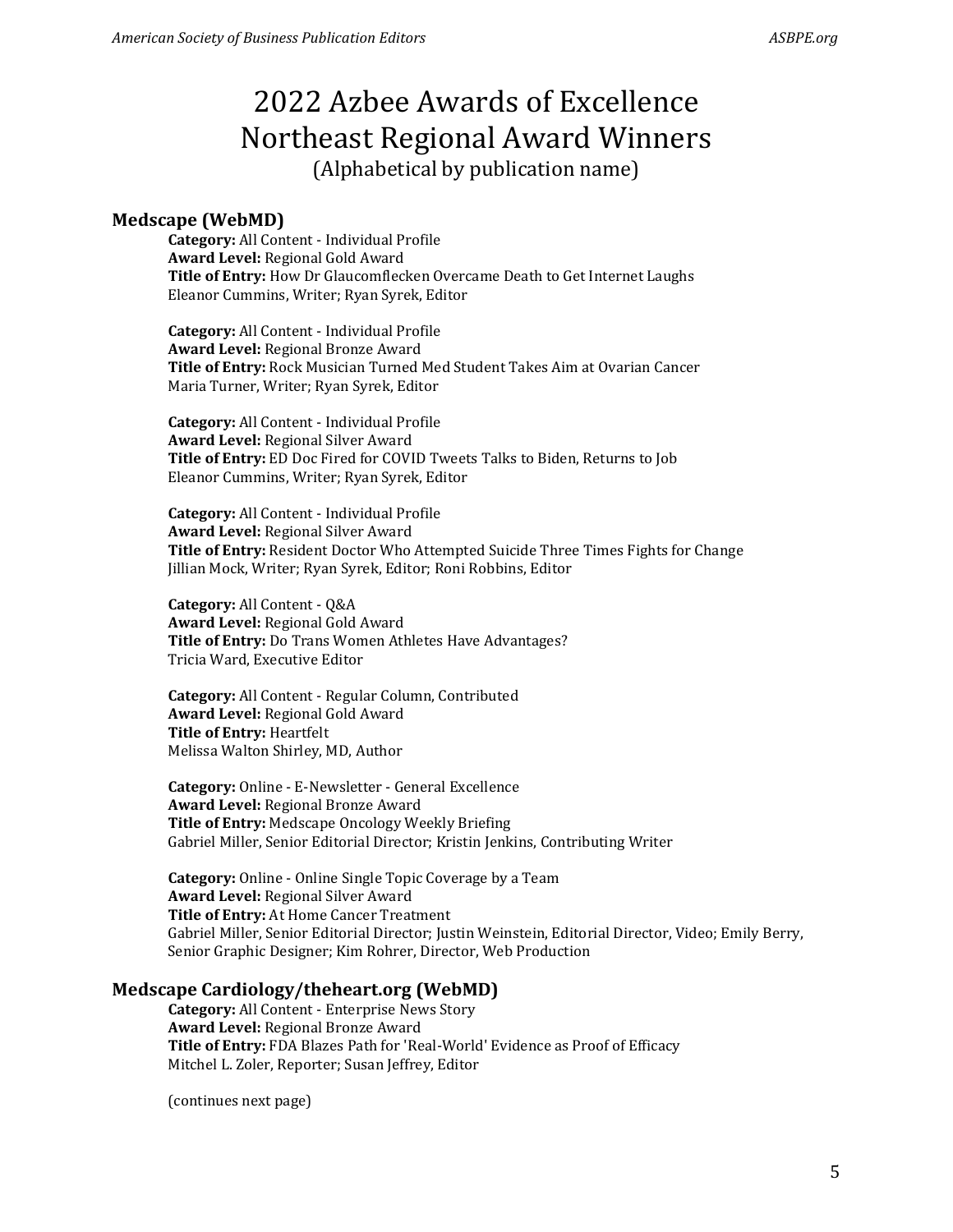# 2022 Azbee Awards of Excellence Northeast Regional Award Winners

(Alphabetical by publication name)

# **Medscape Cardiology/theheart.org (WebMD)**

**Category:** All Content - Enterprise News Story **Award Level:** Regional Silver Award **Title of Entry:** Which Patients With Type 2 Diabetes Need SGLT2 Inhibitors? Mitchel L. Zoler, Reporter; Catherine Hackett, Editor

# **Medscape Oncology (WebMD)**

**Category:** Online - Video - News and Feature **Award Level:** Regional Silver Award **Title of Entry:** A Pivotal Moment in Cancer Surgery, Captured on Film Jeffrey B. Teitler, MFA/Envision Films, Director; Lauri Graham, Producer; Gabriel Miller, Producer

# **Opera America Magazine (OPERA America)**

**Category:** All Content - Diversity, Equity and Inclusion **Award Level:** Regional Silver Award **Title of Entry:** A New Center Gabrielle Bruney, Contributor; Fred Cohn, Editor; Nicholas Wise, Associate Editor; Michael Wilson, Made Visible Studio, Art Direction

# **Pharmacy Practice News (McMahon Group)**

**Category:** All Content - Case History **Award Level:** Regional Bronze Award **Title of Entry:** Replacing Lost Revenue During the Pandemic Bruce Buckley, Correspondent; Karen Blum, Correspondent; David Bronstein, Editorial Director; Frank Tagarello, Senior Art Director; Betty Zhong, Copy Editor

# **RatingsDirect (S&P Global Inc.)**

**Category:** All Content - Diversity, Equity and Inclusion **Award Level:** Regional Gold Award **Title of Entry:** Leadership In Turbulent Times: Women CEOs During COVID-19 Rose Marie Burke, Writer; Victoria Schumacher, Digital Designer; Daniela Brandazza, Senior Director

**Category:** All Content - Editorial **Award Level:** Regional Gold Award **Title of Entry:** A Food Industry Reset Can Cut At Least 10% Of Global Emissions Bernadette Stroeder, Writer; Joe Carrick-Varty, Digital Design; Tom Lowenstein, Digital Design; Rose Marie Burke, Writer; Christa Corrigan, Editor

**Category:** All Content - News Analysis **Award Level:** Regional Gold Award **Title of Entry:** Digitalization Of Markets - Framing The Emerging Ecosystem Charles Mount, CIO, Alexandre Birry, CAO, Jennie Brookman, Editor, Madeleine Corcoran, Editor, Joe Carrick-Varty, Digital, Jack Karonika, Digital, Tom Lowenstein, Digital, Victoria Schumacher, Digital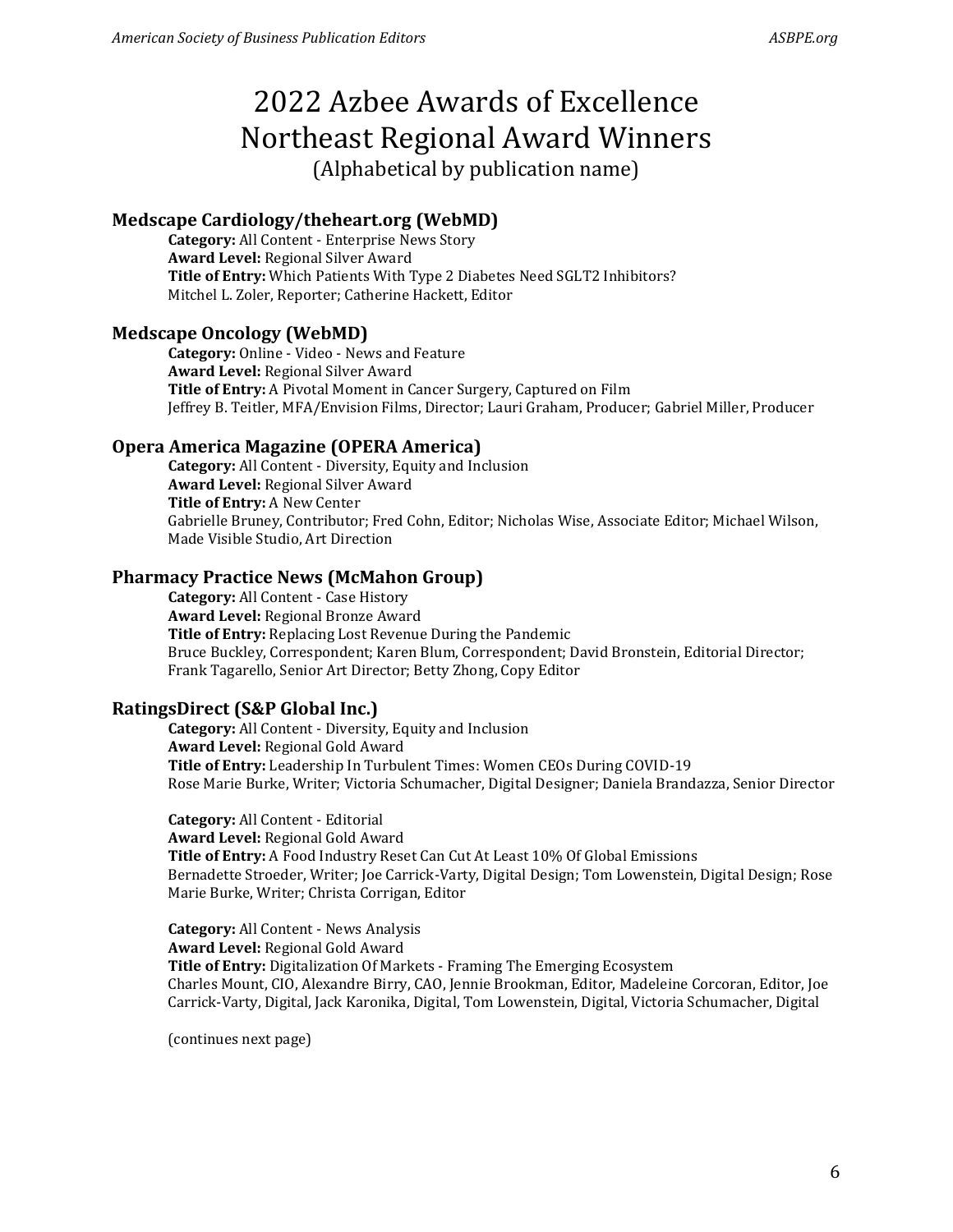# **RatingsDirect (S&P Global Ratings)**

**Category:** All Content - Trade Show/Conference Coverage **Award Level:** Regional Gold Award **Title of Entry:** COVID, China Risks Won't Pass For Years, Say Panelists Cathy Holcombe, Senior Writer; Evy Cheung, Digital Content Producer; Charles Chang, Country Lead Corporate Ratings, Greater China

## **SC Media (CyberRisk Alliance)**

**Category:** All Content - Editor's Letter **Award Level:** Regional Silver Award **Title of Entry:** From the cyber gold rush, to reframing gender diversity Jill Aitoro, Editor in Chief

**Category:** All Content - Government Coverage **Award Level:** Regional Gold Award **Title of Entry:** Government's cyber problem Derek B. Johnson, Senior Reporter

**Category:** Online - Web Feature Series **Award Level:** Regional Bronze Award **Title of Entry:** Cyber and healthcare: A whole other pandemic Jessica Davis, Senior Editor, Health

**Category:** Online - Web Feature Series **Award Level:** Regional Gold Award **Title of Entry:** Women in IT Security Jill Aitoro, Editor in Chief; Stephen Weigand, Digital Editor; Bradley Barth, Deputy Editor; Joe Uchill, Senior Reporter; Derek Johnson, Senior Reporter

## **Spectrum (The Simons Foundation)**

**Category:** All Content - Enterprise News Story **Award Level:** Regional Bronze Award **Title of Entry:** How an understudied trait has skewed autism studies for decades Laura Dattaro, News Writer; Nicholette Zeliadt, Managing Editor; Kristin Ozelli, Deputy Editor; Hope Vanderberg, Copy Chief

**Category:** All Content - Enterprise News Story **Award Level:** Regional Gold Award **Title of Entry:** After 60 years, scientists are still trying to crack a mysterious serotonin-autism link Grace Huckins, Reporter; Kristin Ozelli, Deputy Editor; Nichollette Zeliadt, Managing Editor; Hope Vanderberg, Copy Chief; Ivan Oransky, Editor-In-Chief

**Category:** Online - E-Newsletter - General Excellence **Award Level:** Regional Silver Award **Title of Entry:** Spectrum Community Newsletter Chelsey B. Coombs, Engagement Editor; Kristin Ozelli, Deputy Editor; Hope Vanderberg, Copy Chief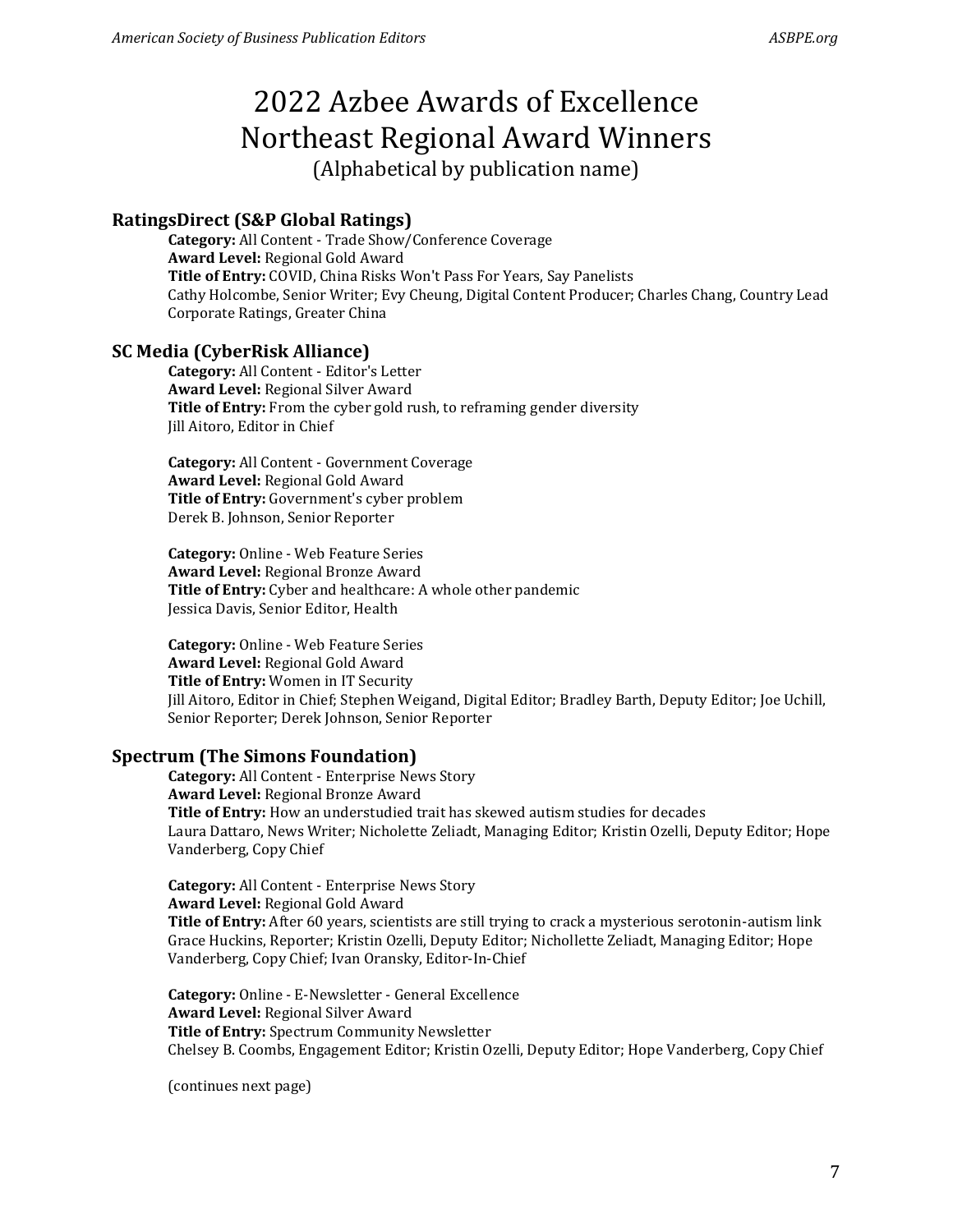# **Spectrum (The Simons Foundation)**

**Category:** Online - Video - Tutorial **Award Level:** Regional Gold Award **Title of Entry:** The gut's connection to autism Katie Moisse, Writer; Lottie Kingslake, Animator; Chelsey B. Coombs, Narrator; Rebecca Horne, Multimedia Director

**Category:** Online - Web Feature Article **Award Level:** Regional Gold Award **Title of Entry:** Meet the 'mitomaniacs' who say mitochondria matter in autism Laura Dattaro, News Writer; Ingrid Wickelgren, Features Editor; Ivan Oransky, Editor-In-Chief; Hope Vanderberg, Copy Chief

**Category:** Online - Web Feature Article **Award Level:** Regional Bronze Award **Title of Entry:** The benefits of special interests in autism Emily Laber-Warren, Reporter; Ingrid Wickelgren, Features Editor; Ivan Oransky, Editor-In-Chief; Hope Vanderberg, Copy Chief

**Category:** Online - Web How-to Article **Award Level:** Regional Gold Award **Title of Entry:** Six steps to engaging in participatory autism research Rachel Zamzow, Reporter; Ingrid Wickelgren, Features Editor; Hope Vanderberg, Copy Chief; Ivan Oransky, Editor-In-Chief

## **strategy+business (PwC)**

**Category:** All Content - Q&A **Award Level:** Regional Bronze Award **Title of Entry:** Pfizer's vaccine machine Ron Chopoorian, Global Health Industries Leader for PwC; Daniel Gross, Editor-in-Chief of strategy+business

**Category:** All Content - Technical Article **Award Level:** Regional Bronze Award **Title of Entry:** It's time to get excited about boring AI Robert N. Bernard, Director of the Intelligent Enterprise at PwC Labs; Anand Rao, PwC's Global Leader for Artificial Intelligence and Innovation Leader for the US Analytics Practice

**Category:** Online - E-Newsletter - General Excellence **Award Level:** Regional Bronze Award **Title of Entry:** Ideas That Work Sally Errico, Deputy Managing Editor; Peter Wagner, Webmaster; Michael Guerriero, Deputy Managing Editor

**Category:** Print - Feature Article, 11 or Fewer Issues per Year **Award Level:** Regional Silver Award **Title of Entry:** A CEO Guide to Today's Value Creation Ecosystem Helen Mallovy Hicks, Outgoing Global Valuation Leader; Aaron Gilcreast, Incoming Global Valuation Leader; Hein Marais, Global Value Creation Leader; Chris Manning, Leading Practitioner